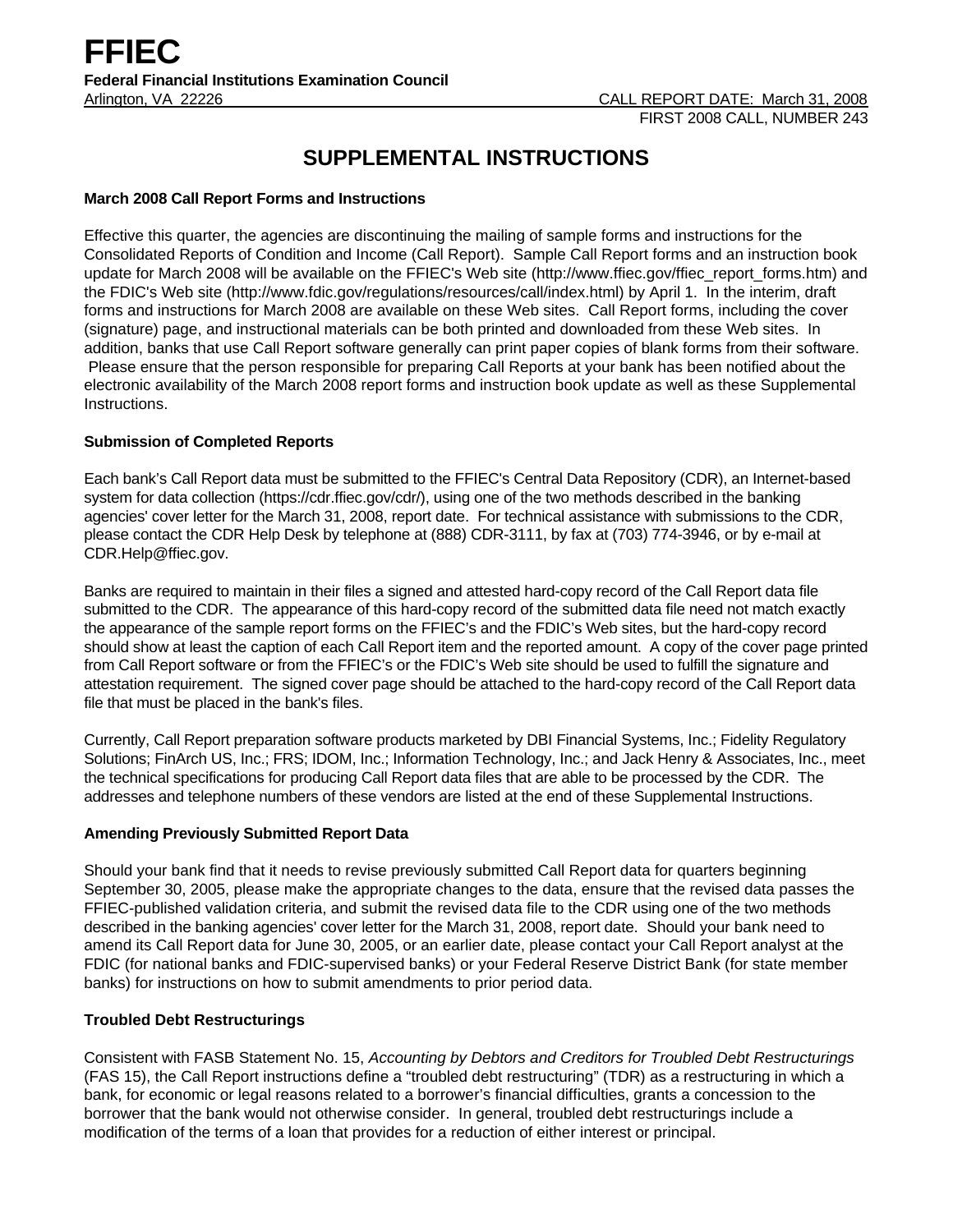Starting this quarter, all banks will begin reporting the amount of 1-4 family residential mortgage loans that have undergone troubled debt restructurings and are in compliance with their modified terms in Schedule RC-C, Memorandum item 1.a. The amount of 1-4 family residential mortgages that have undergone TDRs and under their modified terms are past due 30 days or more or are in nonaccrual status will be reported in Schedule RC-N, Memorandum item 1.a. Also, all restructured troubled loans should continue to be reported in the appropriate loan category in Schedule RC-C (Loans and Lease Financing Receivables) and, if appropriate, in Schedule RC-N (Past Due and Nonaccrual Loans, Leases, and Other Assets).

The accounting standards for TDRs are set forth in FAS 15 as amended by FASB Statement No. 114, *Accounting by Creditors for Impairment of a Loan* (FAS 114), and are summarized in the Glossary section of the Call Report instructions. All loans whose terms have been modified in a TDR, including both commercial and retail loans, must be evaluated for impairment under FAS 114. Under FAS 114, when measuring impairment on a restructured troubled loan using the present value of expected future cash flows method, the cash flows are discounted at the effective interest rate of the original loan, i.e., before the restructuring. For a residential mortgage loan with a "teaser" or starter rate that is less than the loan's fully indexed rate, the starter rate is not the original effective interest rate. FAS 114 also permits a bank to aggregate impaired loans that have risk characteristics in common with other impaired loans, such as modified residential mortgage loans that represent TDRs, and use historical statistics along with a composite effective interest rate as a means of measuring the impairment of these loans.

# **Split-Dollar Life Insurance Arrangements**

The Financial Accounting Standards Board's (FASB) Emerging Issues Task Force (EITF) has issued guidance on the accounting for the deferred compensation and postretirement benefit aspects of split-dollar life insurance arrangements. This guidance is effective for fiscal years beginning after December 15, 2007, including interim periods within those fiscal years, with earlier application permitted. EITF Issue No. 06-4 addresses endorsement split dollar arrangements (http://www.fasb.org/pdf/abs06-4.pdf) while EITF issue No. 06-10 covers collateral assignment split dollar arrangements (http://www.fasb.org/pdf/abs06-10.pdf). In general, in an endorsement splitdollar arrangement, the employer (such as a bank) owns and controls the insurance policy on the employee, whereas in a collateral assignment split-dollar arrangement, the employee owns and controls the insurance policy.

According to the consensus reached by the EITF under each issue, an employer such as a bank should recognize a liability for the postretirement benefit related to a split-dollar life insurance arrangement if, based on the substantive agreement with the employee, the bank has agreed to maintain a life insurance policy during the employee's retirement or provide the employee with a death benefit. This liability should be measured in accordance with either FASB Statement No. 106 (if, in substance, a postretirement benefit plan exists) or Accounting Principles Board Opinion No. 12 (if the arrangement is, in substance, an individual deferred compensation contract). In addition, for a collateral assignment split-dollar arrangement, the EITF also reached a consensus that an employer such as a bank should recognize and measure an insurance asset based on the nature and substance of the arrangement.

Banks with split-dollar life insurance arrangements must apply the consensuses in EITF Issues No. 06-4 and No. 06-10 for Call Report purposes in accordance with their effective date. Thus, a bank with a calendar year fiscal year must apply the relevant guidance as of January 1, 2008, and should recognize the effects of applying the consensus as a cumulative-effect adjustment to the opening balance of retained earnings on that date. This adjustment should be reported in Schedule RI-A, item 2, "Restatements due to corrections of material accounting errors and changes in accounting principles," and separately disclosed in Schedule RI-E, item 4.

## **Measurement of Fair Values in Stressed Market Conditions**

The valuation of various assets and liabilities on the balance sheet – including trading assets and liabilities, availablefor-sale securities, loans held for sale, assets and liabilities accounted for under the fair value option (which is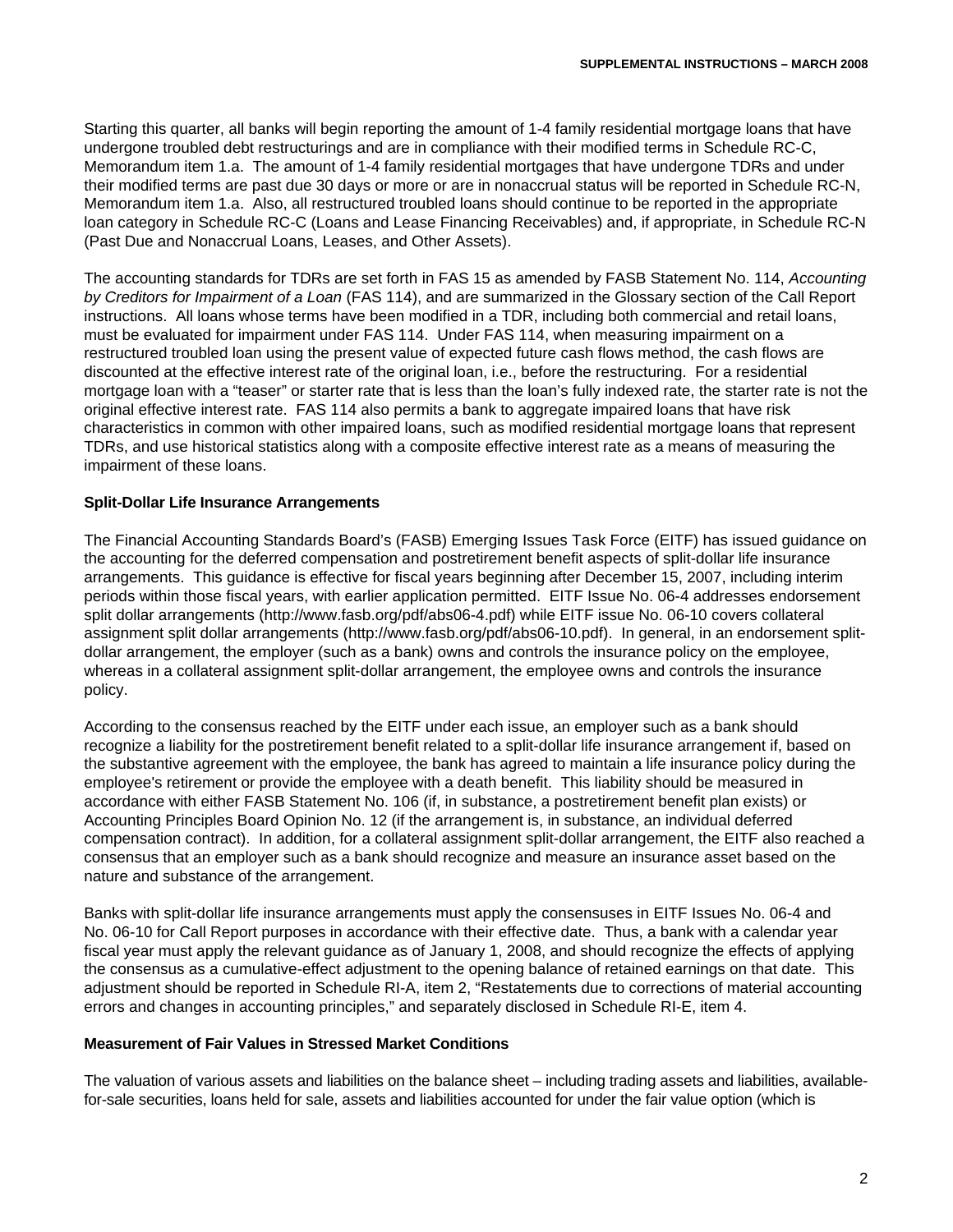discussed in the following section), and foreclosed assets – involves the use of fair values. During recent market stress events, the fair values of some financial instruments and nonfinancial assets have declined.

Institutions are reminded that the objective of a fair value measurement is to determine the price that would be received to sell an asset or transfer a liability in an orderly transaction (e.g., not a forced or distressed sale) at the balance sheet date. Accordingly, fair values should reflect current market conditions and consider recent transaction prices, where available. This fair value objective is generally applicable to all fair value measurements, whether or not a bank has early adopted FASB Statement No. 157, *Fair Value Measurements*, which is discussed in the following section.

On October 3, 2007, the Center for Audit Quality (CAQ), which is affiliated with the American Institute of Certified Public Accountants, issued a white paper entitled *Measurements of Fair Value in Illiquid (or Less Liquid) Markets* (http://www.aicpa.org/caq/download/WP\_Measurements\_of\_FV\_in\_Illiquid\_Markets.pdf). The white paper discusses issues associated with fair value measurement under existing generally accepted accounting principles (GAAP) in the context of the conditions that currently exist in many segments of the credit markets. Although the CAQ's white paper was directed to auditors and public companies, the paper articulates certain existing GAAP requirements related to fair value measurement issues that apply to all institutions, whether or not they are public companies. For Call Report purposes, banks should consider the fair value measurement information contained in the CAQ's white paper.

# **Fair Value Measurement and Fair Value Option**

FASB Statement No. 157, *Fair Value Measurements* (FAS 157), issued in September 2006, defines fair value, establishes a framework for measuring the fair value of assets and liabilities based on a three-level hierarchy, and expands disclosures about fair value measurements. The FASB's three-level fair value hierarchy gives the highest priority to quoted prices in active markets for identical assets or liabilities (Level 1) and the lowest priority to unobservable inputs (Level 3). Level 1 inputs are quoted prices in active markets for identical assets or liabilities that the reporting bank has the ability to access at the measurement date (e.g., the Call Report date). Level 2 inputs are inputs other than quoted prices included within Level 1 that are observable for the asset or liability, either directly or indirectly. Level 3 inputs are unobservable inputs for the asset or liability.

According to FAS 157, observable inputs are inputs that reflect the assumptions market participants would use in pricing the asset or liability developed based on market data obtained from sources independent of the reporting entity. In contrast, unobservable inputs are inputs that reflect the reporting entity's own assumptions about the assumptions market participants would use in pricing the asset or liability developed based on the best information available in the circumstances.

FAS 157 is effective for fiscal years beginning after November 15, 2007, and, with certain exceptions, is to be applied prospectively. However, on February 12, 2008, the FASB issued FASB Staff Position No. FAS 157-2, which delays the effective date of FAS 157 for all nonfinancial assets and nonfinancial liabilities, except for those items that are recognized or disclosed at fair value on a recurring basis, i.e., at least annually, in the financial statements. However, this delay does not apply to entities that have issued interim or annual financial statements or Call Reports that include the application of the measurement and disclosure provisions of FAS 157. Banks must adopt FAS 157 for Call Report purposes in accordance with the standard's effective date, including the delayed effective date for eligible nonfinancial assets and nonfinancial liabilities. Thus, a bank with a calendar year fiscal year must adopt FAS 157 as of January 1, 2008, except for any fair value measurements subject to the delay mentioned above. For those financial instruments identified in FAS 157 to which the standard must be applied retrospectively upon initial application, the effect of initially applying FAS 157 to these instruments should be recognized as a cumulative-effect adjustment to the opening balance of retained earnings at the beginning of the fiscal year of adoption. This adjustment should be reported in Schedule RI-A, item 2, "Restatements due to corrections of material accounting errors and changes in accounting principles," and separately disclosed in Schedule RI-E, item 4.

FASB Statement No. 159, *The Fair Value Option for Financial Assets and Financial Liabilities* (FAS 159), issued in February 2007, allows banks to report certain financial assets and liabilities at fair value with the changes in fair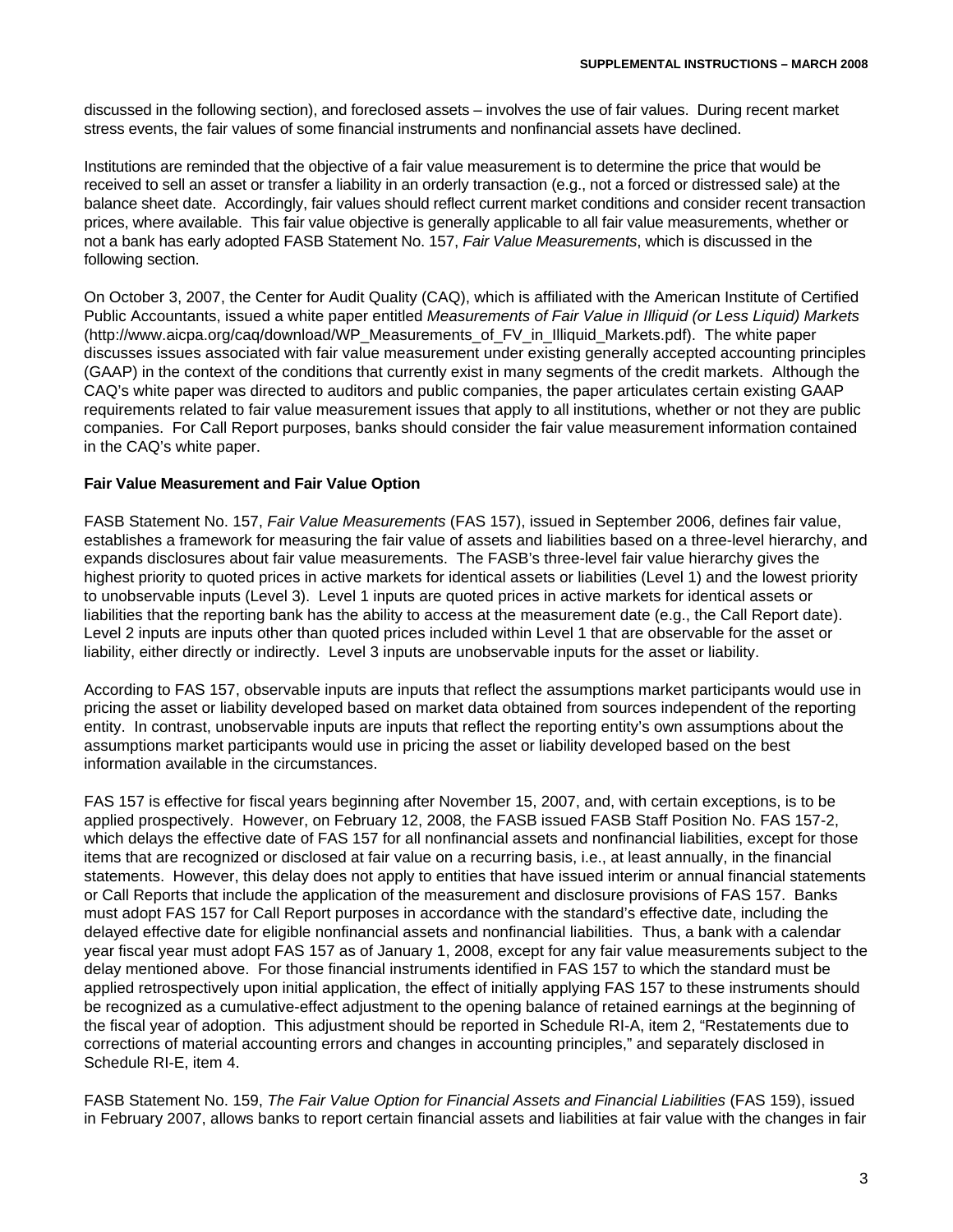value included in earnings. In general, a bank may elect the fair value option for an eligible financial asset or liability when it first recognizes the instrument on its balance sheet or enters into an eligible firm commitment. A bank may also elect the fair value option for eligible items that exist on the effective date of FAS 159. A bank's decision to elect the fair value option for an eligible item is irrevocable. A bank that elects the fair value option is expected to apply sound risk management and control practices to the assets and liabilities that will be accounted for at fair value under the option.

FAS 159 is effective as of the beginning of a bank's first fiscal year that begins after November 15, 2007, and should not be applied retrospectively to prior fiscal years, except as permitted in the standard's early adoption provisions. Because FAS 159 creates a fair value option, a bank is not required to adopt FAS 159 for Call Report purposes. Under the early adoption provisions of FAS 159, a bank with a calendar year fiscal year was permitted to adopt this standard as of January 1, 2007, provided it decided to do so by April 30, 2007, and adopted FAS 157 on or before January 1, 2007. A calendar year bank that did not adopt FAS 159 in accordance with its early adoption provisions may not adopt this accounting standard until January 1, 2008.

If, in connection with its substantive adoption of FAS 159, a bank elects the fair value option for eligible items that exist on the effective date of its adoption of this accounting standard, the bank must report the effect of the first remeasurement of these existing items to fair value as a cumulative-effect adjustment to the opening balance of retained earnings at the beginning of the fiscal year of adoption. The difference between the carrying amount and the fair value of eligible items for which the fair value option is elected at the effective date should be removed from the balance sheet (Schedule RC) and included in the cumulative-effect adjustment. This adjustment should be reported in Schedule RI-A, item 2, "Restatements due to corrections of material accounting errors and changes in accounting principles," and separately disclosed in Schedule RI-E, item 4.a.

On April 17, 2007, the Center for Audit Quality (CAQ) issued Alert No. 2007-14, *FAS 159 Early Adoption Date Approaching – Factors to Consider* (http://www.thecaq.org/newsroom/pdfs/CAQPressRelease\_041807a.pdf). The Alert summarized the principles and objectives of the fair value option as set forth in FAS 159 and provides factors to consider in determining whether an entity has substantively adopted FAS 159 on a go forward basis. Although the CAQ's Alert was directed to auditors and public companies, the factors concerning the evaluation of an entity's purported early adoption of FAS 159 are equally appropriate for nonpublic institutions. For Call Report purposes, banks are expected to meet the principles and objectives of FAS 159 when applying the fair value option and should consider the information contained in the CAQ's Alert.

The agencies are considering the regulatory capital implications of the use of a fair value option, including the fair value option in FASB Statements No. 155 and No. 156, which are referenced in a later section of these Supplemental Instructions. Except as discussed below, changes in the fair value of assets and liabilities to which a fair value option is applied that are recognized in earnings should be reflected in Tier 1 capital, pending further guidance from the agencies. For a liability to which a fair value option is applied, banks should consider the effect of a change in their own creditworthiness on the fair value of the liability. The agencies have determined that banks should exclude from Tier 1 capital the cumulative change in the fair value of liabilities accounted for under a fair value option that is included in retained earnings (Schedule RC, item 26.a) and is attributable to changes in the bank's own creditworthiness. For regulatory capital purposes, this excluded portion of the change in fair value is, in essence, an adjustment to the bank's reported retained earnings and should be reported in Schedule RC-R, item 7.b, so that it is taken into account in determining the Tier 1 capital subtotal (reported in Schedule RC-R, item 8) that is used to determine the regulatory capital limits on such items as servicing assets, deferred tax assets, and credit-enhancing interest-only strips.

#### **Schedule RC-Q, Financial Assets and Liabilities Measured at Fair Value**

Call Report Schedule RC-Q, Financial Assets and Liabilities Measured at Fair Value, is to be completed by banks that have adopted FAS 157 and either (1) have elected the fair value option under FAS 159 or under FASB Statements No. 155 or 156, which are discussed in a later section of these Supplemental Instructions, or (2) are required to complete Schedule RC-D, Trading Assets and Liabilities. This schedule captures fair value data on total trading assets and liabilities and on those other assets, liabilities, and loan commitments to which the fair value option is being applied. Accordingly, banks should not include data in Schedule RC-Q on securities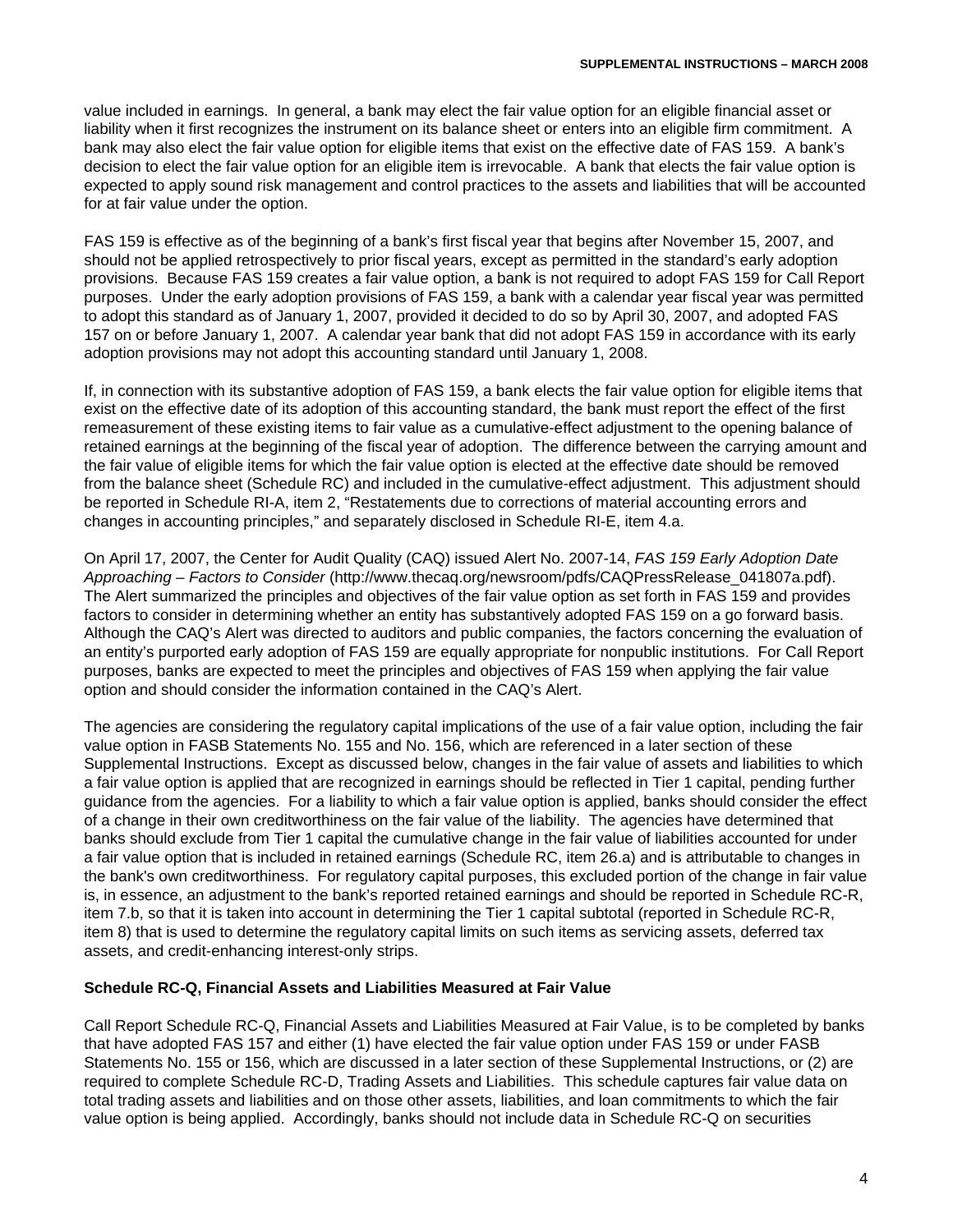reported as available-for-sale on the Call Report balance sheet (Schedule RC, item 2.b) or on derivatives held for purposes other than trading that are reported as "Other assets" or "Other liabilities" (Schedule RC, item 11, or item 20). Schedule RC-Q has been revised this quarter and now includes columns for Level 1, Level 2, and Level 3 fair value measurements as well as a column for the fair values of assets and liabilities that have been netted for balance sheet purposes in accordance with FASB Interpretation No. 39, *Offsetting of Amounts Related to Certain Contracts*, and FASB Interpretation No. 41, *Offsetting of Amounts Related to Certain Repurchase and Reverse Repurchase Agreements*.

Under FAS 159, securities that a bank has elected to report at fair value under the fair value option are reported as trading securities even though management did not acquire the securities principally for the purpose of selling them in the near term or for other trading purposes. Thus, such securities, whether held on the date of adoption of FAS 159 or acquired thereafter, should be reported in Schedule RC-Q in both item 2, "Trading assets," and item 2.a, "Nontrading securities at fair value with changes in fair value reported in current earnings."

## **FASB Interpretation No. 48 on Uncertain Tax Positions**

FASB Interpretation No. 48, *Accounting for Uncertainty in Income Taxes* (FIN 48), was issued in June 2006 as an interpretation of FASB Statement No. 109, *Accounting for Income Taxes.* Under FIN 48, the term "tax position" refers to "a position in a previously filed tax return or a position expected to be taken in a future tax return that is reflected in measuring current or deferred income tax assets and liabilities." FIN 48 further states that a "tax position can result in a permanent reduction of income taxes payable, a deferral of income taxes otherwise currently payable to future years, or a change in the expected realizability of deferred tax assets."

According to FIN 48, a bank should initially recognize the effects of a tax position in its financial statements when, based on the technical merits, it is more likely than not (i.e., a likelihood of more than 50 percent) that the position will be sustained upon examination by the taxing authority, including the resolution of any related appeals or litigation. The more-likely-than-not evaluation must consider the facts, circumstances, and information available at the report date. When a tax position meets the more-likely-than-not recognition threshold, it should initially and subsequently be measured as the largest amount of tax benefit greater than 50 percent likely of being realized upon ultimate settlement with a taxing authority that has full knowledge of all relevant information. FIN 48 also provides guidance on subsequent recognition, derecognition, and measurement of tax positions, including the effect of changes in judgment, and on the recognition of interest and penalties. The June 2007 Call Report instruction book update included a revised Glossary entry for "Income Taxes" that includes guidance on FIN 48.

As originally issued, FIN 48 was effective for fiscal years beginning after December 15, 2006. Banks must adopt FIN 48 for Call Report purposes in accordance with the interpretation's effective date except as follows. On January 23, 2008, the FASB decided to defer the effective date of FIN 48 for eligible nonpublic enterprises and to require those enterprises to adopt FIN 48 for annual periods beginning after December 15, 2007. A nonpublic enterprise is eligible for this deferral provided it (a) has not issued a full set of annual financial statements incorporating the recognition, measurement, and disclosure requirements of FIN 48 and (b) is not a subsidiary of a public enterprise. A nonpublic enterprise that meets these conditions is eligible for the deferral even if it has issued interim or quarterly financial information in 2007 that reflected the adoption of FIN 48.

As a result of the FASB's deferral decision, eligible nonpublic banks must adopt FIN 48 for Call Report purposes for annual periods beginning after December 15, 2007, based on their respective fiscal years. For example, an eligible nonpublic bank with a calendar year fiscal year must adopt FIN 48 as of January 1, 2008, but is not required to reflect the effect of its adoption of FIN 48 for Call Report purposes until it prepares its Call Report for the December 31, 2008, report date. An eligible nonpublic bank that applied the recognition and measurement provisions of FIN 48 in its Call Reports for 2007 report dates can either: (a) choose not to adopt the effective date deferral and continue to apply FIN 48 in its Call Reports going forward; or (b) choose to adopt the effective date deferral and its December 2007 Call Report should have been prepared without reflecting the application of FIN 48. As noted above, a nonpublic bank that is a subsidiary of a public company does not meet the eligibility conditions for the deferral of the effective date of FIN 48 and at present should be preparing its Call Reports in accordance with FIN 48.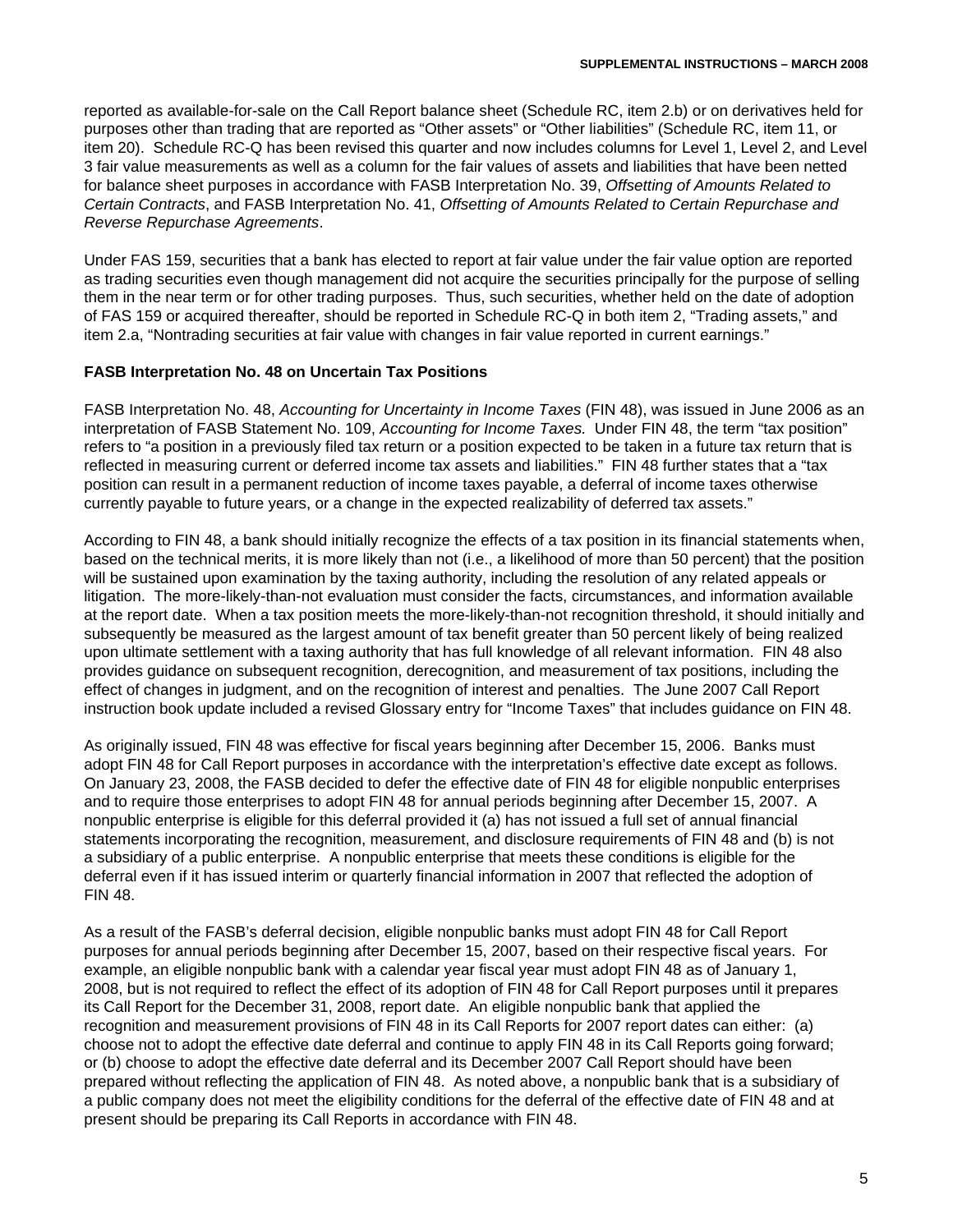## **One-Time Assessment Credit and Revisions to the Deposit Insurance Assessment Collection Process**

In October 2006, the FDIC issued a final rule to implement the one-time deposit insurance assessment credit as required by the Federal Deposit Insurance Reform Act of 2005. Under the final rule, institutions eligible for the one-time assessment credit are those that were in existence on December 31, 1996, and paid a deposit insurance assessment prior to that date, or are a successor to such an institution. The FDIC began to apply an eligible institution's assessment credit (less any portion of the credit transferred to another institution) against the institution's quarterly deposit insurance assessments to the maximum extent allowed by the statute starting with the assessment for the first quarter of 2007. All institutions have been provided a Statement of One-Time Credit through FDIC*connect*, the FDIC's e-business portal.

For Call Report purposes, an eligible institution should not recognize an asset (or a corresponding credit to income) for the amount of the one-time assessment credit that the FDIC has allocated to it. An eligible institution should recognize its assessment credit, to the extent it remains available and is allowed to be used, as a reduction in the insurance assessment expense the institution would otherwise be required to accrue each quarter. For assessment periods in 2008, the FDIC is required to apply an eligible institution's available assessment credit to cover up to 90 percent of its deposit insurance assessment, with the actual percentage determined based on the institution's risk category and other factors.

As a result of amendments to the FDIC's assessment regulations (12 CFR Part 327) in November 2006, the FDIC changed its process for collecting deposit insurance assessments, moving from collecting assessments prospectively to collecting them in arrears. Accordingly, each bank should accrue an estimate of its assessment expense each quarter, net of any available assessment credit that will be applied, to the maximum extent allowed by statute (up to 90 percent for assessment periods in 2008), to that quarter's assessment. The net assessment payable and net assessment expense, if any, should be reported in Schedule RC-G, item 4, "All other liabilities," and in Schedule RI, item 7.d, "Other noninterest expense," respectively. For example, for its March 31, 2008, Call Report, a bank should estimate its net deposit insurance assessment payable and its net assessment expense based on its March 31, 2008, assessment base and its expected assessment rate, less any allowable assessment credit, even though the bank will not pay the assessment for the first quarter of 2008 until June 30, 2008.

The bank's estimated net assessment payable and net assessment expense for the fourth quarter of 2007, if any, should have been accrued and reported in the fourth quarter 2007 Call Report. After the bank downloads its assessment invoice from the FDIC*connect* Web site on or about March 13, 2008, that shows its actual fourth quarter 2007 net assessment, which is payable on March 28, 2008, each bank should treat any adjustment it needs to make to its previously recorded fourth quarter net assessment payable and net assessment expense as a change in accounting estimate in its March 31, 2008, Call Report income statement.

Banks should note that the FDIC has not changed the way Financing Corporation (FICO) payments are charged or collected, i.e., prospectively every quarter. Nevertheless, the FDIC collects deposit insurance assessments and FICO payments simultaneously each quarter. The one-time assessment credit cannot be applied to reduce FICO payments.

## **FASB Statement No. 158 on Defined Benefit Postretirement Plans**

FASB Statement No. 158, *Employers' Accounting for Defined Benefit Pension and Other Postretirement Plans* (FAS 158), issued in September 2006, requires a bank that sponsors a single-employer defined benefit postretirement plan, such as a pension plan or health care plan, to recognize the funded status of each such plan on its balance sheet. An overfunded plan is recognized as an asset while an underfunded plan is recognized as a liability. As of the end of the fiscal year when a bank initially applies FAS 158, the postretirement plan amounts recognized on the bank's balance sheet before applying FAS 158 must be adjusted to recognize gains or losses, prior service costs or credits, and transition assets or obligations that have not yet been included in the net periodic benefit cost of its plans. These adjustment amounts are recognized directly in equity capital as components of the ending balance of accumulated other comprehensive income (AOCI), net of tax. Thereafter,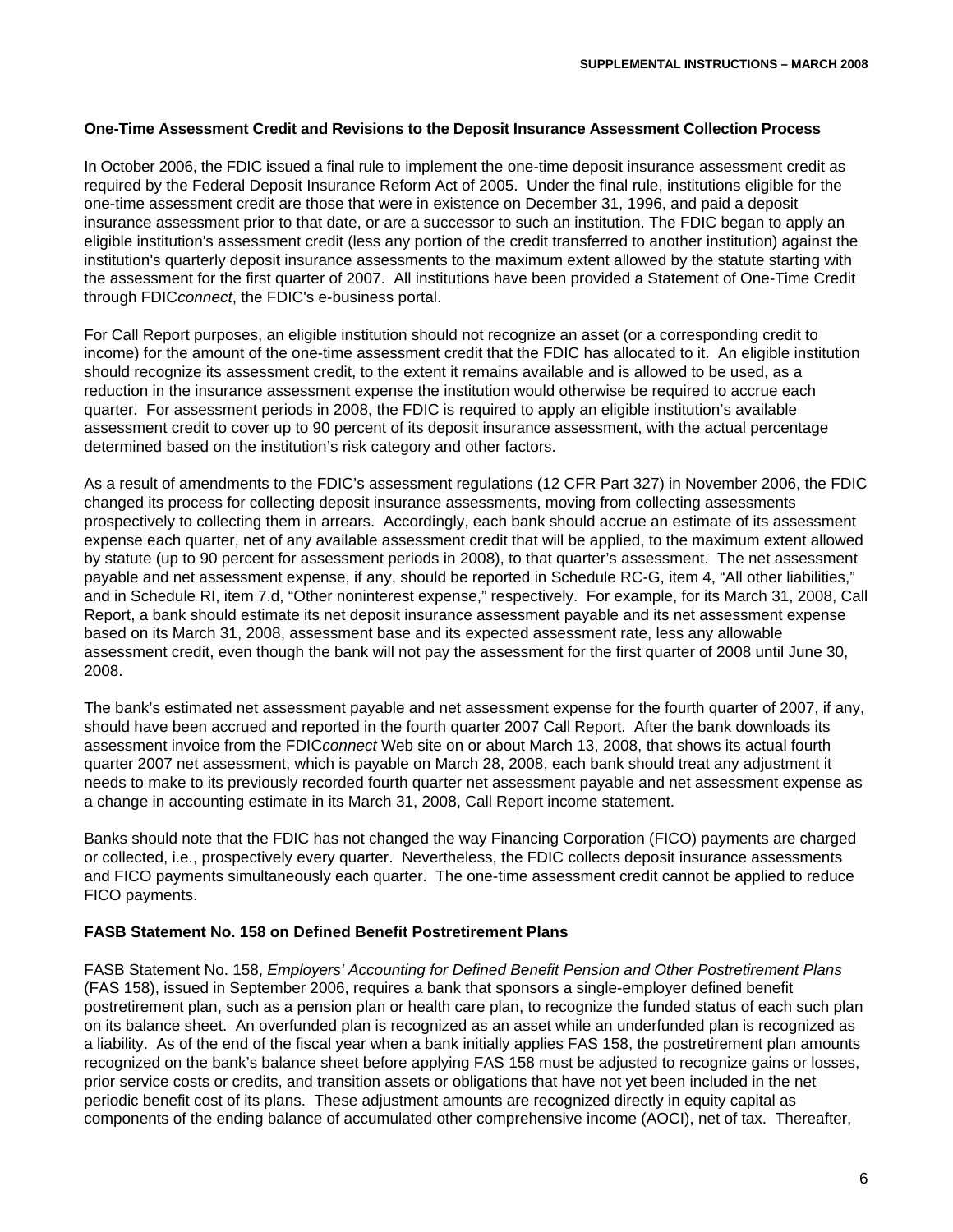a bank must recognize certain gains and losses and prior service costs or credits that arise during each reporting period, net of tax, as a component of other comprehensive income (OCI) and, hence, AOCI. Postretirement plan amounts carried in AOCI are adjusted as they are subsequently recognized in earnings as components of the plans' net periodic benefit cost. For further information on accounting for defined benefit postretirement plans, banks should refer to FAS 158; FASB Statement No. 87, *Employers' Accounting for Pensions*; and FASB Statement No. 106, *Employers' Accounting for Postretirement Benefits Other Than Pensions*.

Banks that sponsor single-employer defined benefit postretirement plans must adopt FAS 158 for Call Report purposes in accordance with the standard's effective date and transition provisions. Accordingly, banks that have "publicly traded equity securities," as defined in FAS 158, must initially recognize the funded status of these plans as of the end of the fiscal year ending after December 15, 2006. All other banks must initially recognize the funded status of these plans as of the end of the fiscal year ending after June 15, 2007. Thus, banks that have a calendar year fiscal year must adopt FAS 158 as of December 31, 2006, if they have "publicly traded equity securities," and as of December 31, 2007, if they do not. Early adoption of FAS 158 is permitted, but must be for all of an institution's benefit plans. For Call Report purposes, banks should report the adjustments to the ending balance of AOCI from initially applying FAS 158 as of the end of their fiscal year, net of tax, in item 10, "Other comprehensive income," of Schedule RI-A, Changes in Equity Capital.

In addition, according to an interim decision announced by the banking agencies on December 14, 2006, banks should reverse the effects of FAS 158 for regulatory capital purposes, including for purposes of reporting and measuring the leverage ratio and risk-based capital. The intent of the reversal is to neutralize the effect of the application of FAS 158 on regulatory capital. Banks should exclude from regulatory capital any amounts recorded in AOCI resulting from the adoption and application of FAS 158. For Call Report purposes, these excluded amounts should be reported in item 4 of Schedule RC-R, Regulatory Capital, together with the accumulated net gains (losses) on cash flow hedges. If the sum of the amounts included in AOCI (Schedule RC, item 26.b) for defined benefit postretirement plans under FAS 158 and for cash flow hedges represents a net gain (i.e., a net increase) in reported equity capital, this sum should be reported as a positive value in item 4 of Schedule RC-R. If the sum represents a net loss (i.e., a decrease) in reported equity capital, it should be reported as a negative number in item 4 of Schedule RC-R.

For purposes of calculating risk-based capital and the leverage ratio, banks should also adjust their assets for the amount of the AOCI offset affecting assets. Specifically, assets recognized or derecognized as an adjustment to AOCI as part of the incremental effect of applying FAS 158 should be reported as an adjustment to assets in item 42 of Schedule RC-R, column B, and should also be reported in item 26 of Schedule RC-R. For example, derecognition of an asset recorded as an offset to AOCI as part of the initial incremental effect of applying FAS 158 should be recorded as a negative amount in item 42, column B, of Schedule RC-R and as a positive amount in item 42, column F. This amount should also be added back to average total assets for leverage capital purposes by reporting it as a negative number in item 26 of Schedule RC-R. As another example, a benefit plan surplus asset recognized as an offset to AOCI and included in item 42, column A, of Schedule RC-R should be excluded from risk-weighted assets by reporting the amount as a positive number in item 42, column B. This amount should also be deducted from average total assets for leverage capital purposes by reporting the amount as a positive number in item 26 of Schedule RC-R. The adjustments for purposes of calculating risk-based capital and the leverage ratio described above should be adjusted for subsequent amortization of such amounts from AOCI into earnings.

# **FASB Statements No. 155 and 156**

FASB Statement No. 155, *Accounting for Certain Hybrid Financial Instruments* (FAS 155), issued in February 2006, requires bifurcation of certain derivatives embedded in interests in securitized financial assets and permits fair value measurement (i.e., a fair value option) for any hybrid financial instrument that contains an embedded derivative that would otherwise require bifurcation under FASB Statement No. 133, *Accounting for Derivative Instruments and Hedging Activities* (FAS 133). In addition, FAS 155 clarifies which interest-only and principalonly strips are not subject to FAS 133.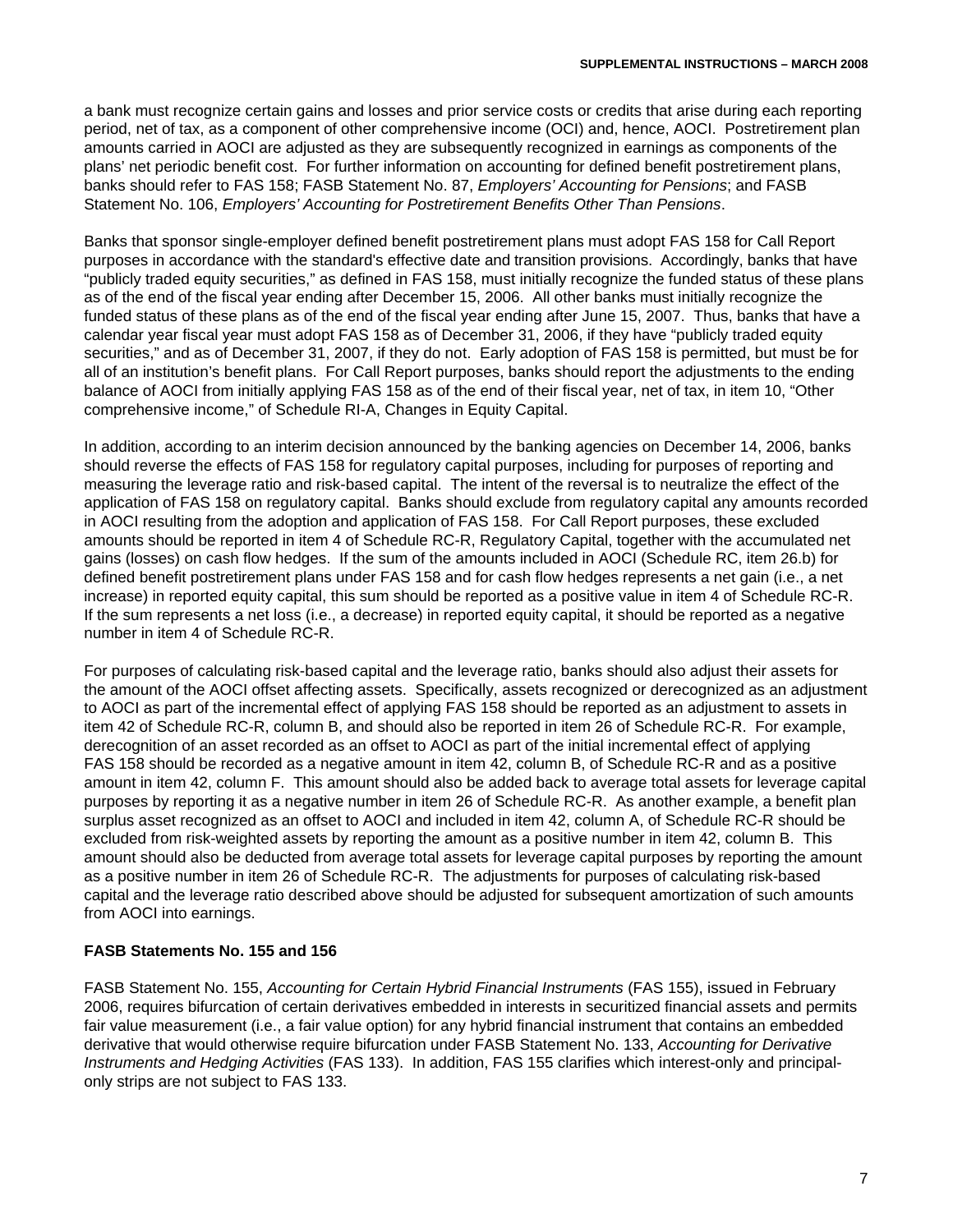FASB Statement No. 156, *Accounting for Servicing of Financial Assets* (FAS 156), issued in March 2006, requires all separately recognized servicing assets and liabilities to be initially measured at fair value. Each class of servicing assets and servicing liabilities should be measured subsequently using either the amortization method or the fair value measurement method.

Banks must adopt FAS 155 and FAS 156 for Call Report purposes in accordance with the effective date and transition provisions of these standards. For further information, please refer to the revised Glossary entries for "Derivative Contracts" and "Equity-Indexed Certificates of Deposit," which incorporate the provisions of FAS 155, and the revised Glossary entries for "Servicing Assets and Liabilities" and "Transfers of Financial Assets," which incorporate the provisions of FAS 156. These revisions were included in the June 2007 Call Report instruction book update.

## **Other Reporting Matters**

For the following topics, banks should continue to follow the guidance in the specified Call Report Supplemental Instructions:

- Accounting for share-based payments under FASB Statement No. 123 (Revised 2004), *Share-Based Payment* -- Supplemental Instructions for December 31, 2006 (http://www.ffiec.gov/PDF/FFIEC\_forms/FFIEC031\_041\_suppinst\_200612.pdf)
- Tobacco Transition Payment (Buyout) Program -- Supplemental Instructions for March 31, 2006 (http://www.ffiec.gov/PDF/FFIEC\_forms/FFIEC031\_041\_suppinst\_200603.pdf)
- Commitments to originate and sell mortgage loans -- Supplemental Instructions for March 31, 2006 (http://www.ffiec.gov/PDF/FFIEC\_forms/FFIEC031\_041\_suppinst\_200603.pdf) and June 30, 2005 (http://www.ffiec.gov/PDF/FFIEC\_forms/FFIEC031\_041\_suppinst\_200506.pdf)
- FASB Interpretation No. 46 (Revised), *Consolidation of Variable Interest Entities* -- Supplemental Instructions for June 30, 2005 (http://www.ffiec.gov/PDF/FFIEC\_forms/FFIEC031\_041\_suppinst\_200506.pdf)
- Reporting of funds invested through Bentley Financial Services, Inc. -- Supplemental Instructions for June 30, 2003(http://www.ffiec.gov/PDF/FFIEC\_forms/FFIEC031\_041\_suppinst0603.pdf)

## **Call Report Software Vendors**

For information on available Call Report preparation software products, banks should contact:

| DBI Financial Systems, Inc.<br>P.O. Box 14027<br>Bradenton, Florida 34280<br>Telephone: (800) 774-3279<br>www.e-dbi.com | <b>Fidelity Regulatory Solutions</b><br>27200 Agoura Road, Suite 100<br>Calabasas Hills, California 91301<br>Telephone: (800) 825-3772<br>www.callreporter.com | FinArch US, Inc.<br>Burlington Center, 4 <sup>th</sup> floor<br>35 Corporate Drive<br>Burlington, Massachusetts 01803<br>Telephone: (800) 763-7070<br>www.finarch.com |
|-------------------------------------------------------------------------------------------------------------------------|----------------------------------------------------------------------------------------------------------------------------------------------------------------|-----------------------------------------------------------------------------------------------------------------------------------------------------------------------|
| <b>FRS</b><br>119 Russell Street<br>Littleton, Massachusetts 01460<br>Telephone: (978) 698-7200<br>www.frsglobal.com    | IDOM, Inc.<br>One Gateway Center, 24th Floor<br>Newark, New Jersey 07102<br>Telephone: (973) 648-0900<br>www.idomusa.com                                       | Information Technology, Inc.<br>1345 Old Cheney Road<br>Lincoln, Nebraska 68512<br>Telephone: (402) 423-2682<br>www.itiwnet.com                                       |
|                                                                                                                         | Jack Henry & Associates, Inc.<br><b>Regulatory Filing Group</b><br>7600B North Capital of Texas<br>Highway, Suite 320                                          |                                                                                                                                                                       |